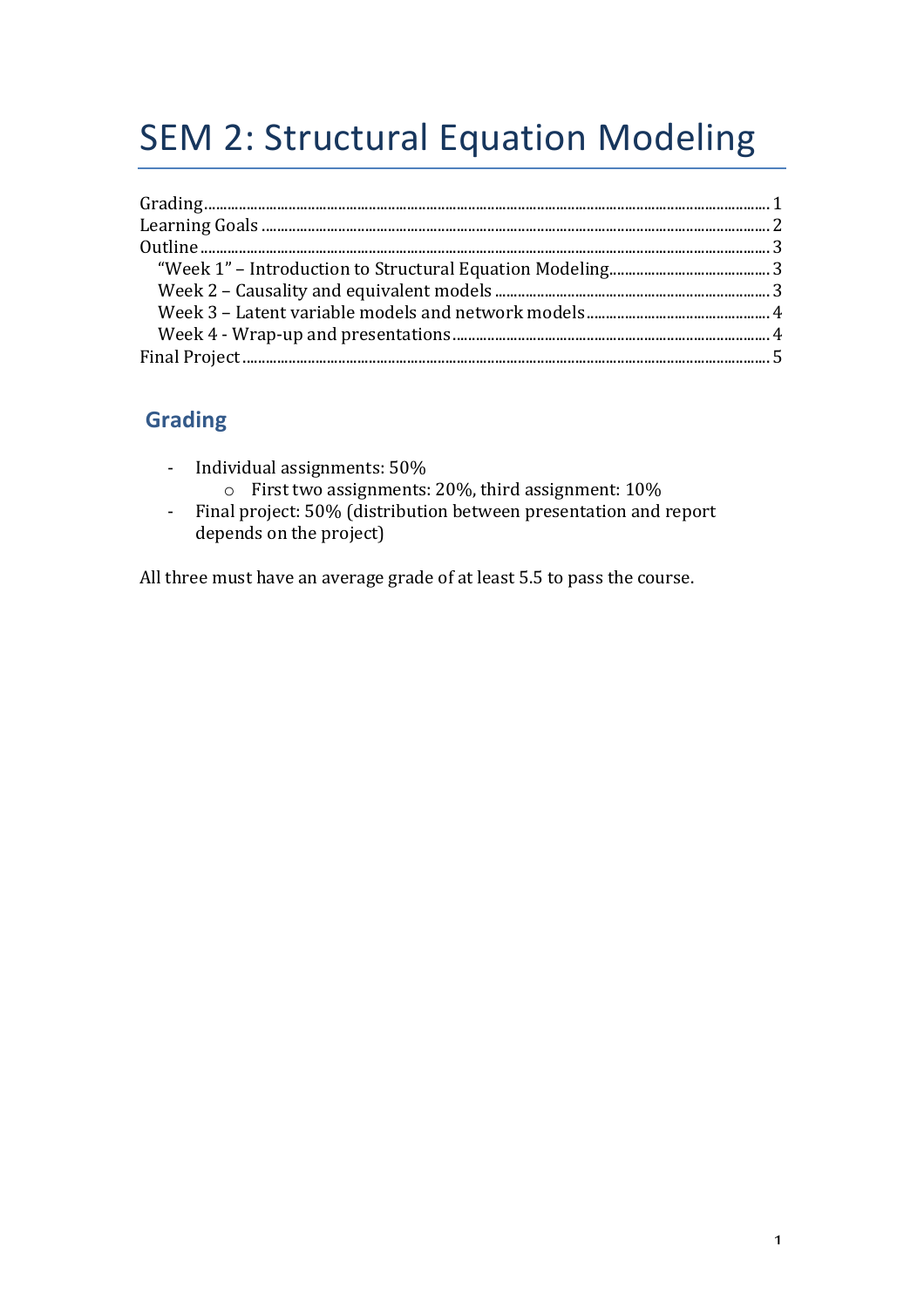## **Learning Goals**

Like in SEM 1, an encompassing goal of the course is to prepare the student for academic discourse (PhD). The focus in SEM2, however, is more on methodological academic work than the empirical focus of SEM 1. To this end, the goal of the course is to prepare the student to...

- Use covariance modeling to test complicated causal hypotheses (week 1).
- Understand philosophical arguments underlying the causal interpretation of structural equation models (week 2).
- Estimate multiple novel statistical models from longitudinal data (week 3)

For the final project, the learning goal depends on the choice of the student:

- Teach advanced statistical methods to your peers.
- Explain methods through writing a tutorial.
- Perform advanced empirical analyses and communicate your findings though presenting and writing.

Specific learning goals to each week follow on the next pages.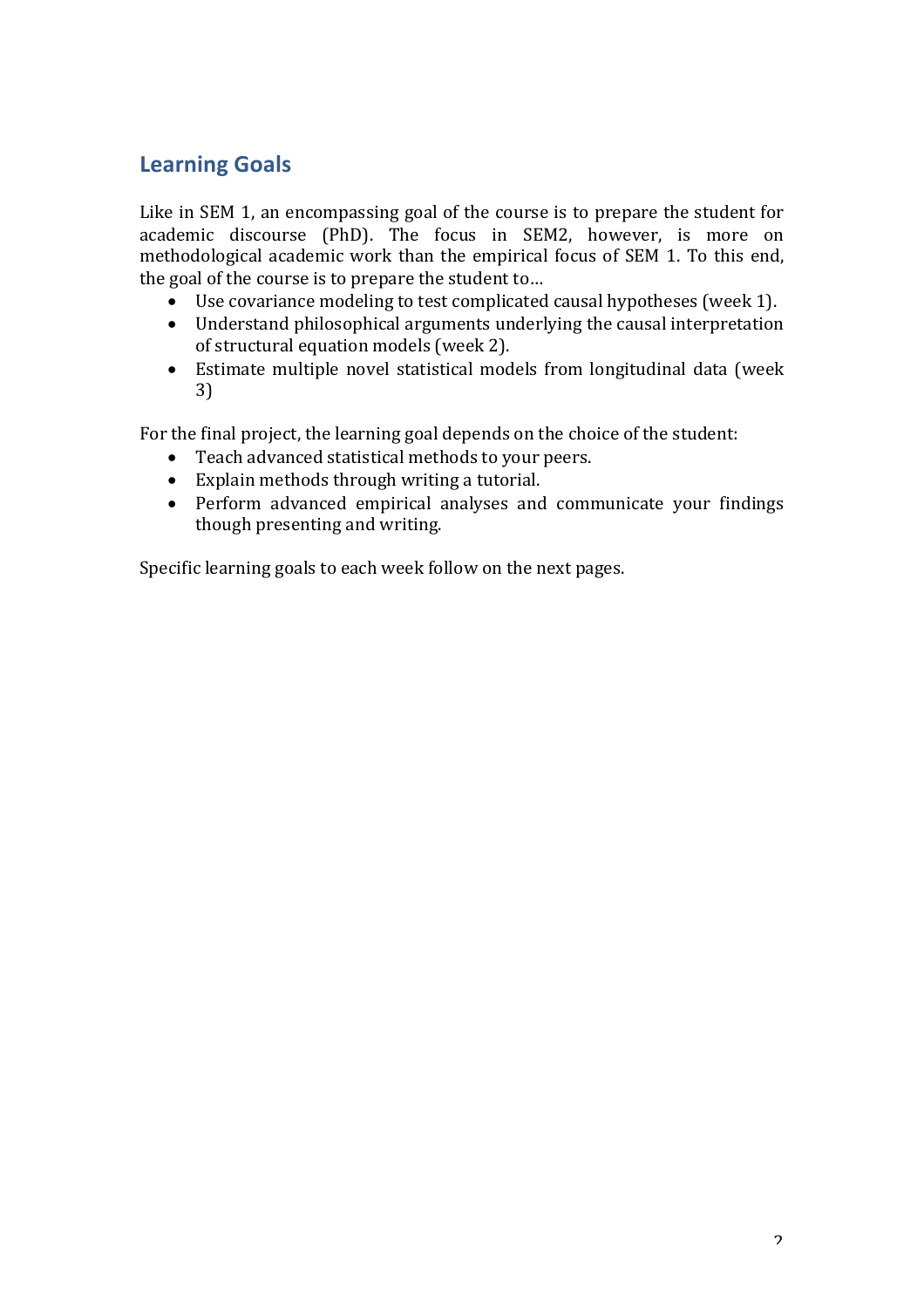# **Outline**

**"Week 1" – Introduction to Structural Equation Modeling**

Thursday May  $3$  – Lecture + practical (G -1.05)

- Causal modeling
- Expectation algebra and covariance algebra
- Start final project

Tuesday May 8 - Lecture + practical (JK 1.18)

- Path analysis
- Structural Equation Modeling (SEM)
- Start assignment 1

Learning Goals:

- Understand the principles of covariance modeling
- Able to calculate the expected (co)variance between variables given a causal model
- Able to derive expected (co)variances from a path diagram
- Understand the principles of SEM
- Able to derive expected (co)variances using the SEM expression
- Fit a SEM model in Lavaan

## **Week 2 – Causality and equivalent models**

Tuesday May 15 – Lecture (G -1.05)

- Causality
- D-seperation
- Equivalent models
- Hand in assignment 1
- Start assignment 2

Thursday May 17 - Practical (JK 1.18)

- Discuss assignment 1

Learning Goals:

- Understand philosophical principles to the causal interpretation of SEMs.
- Able to derive conditional independence relationships from a path diagram.
- Able to identify equivalent models.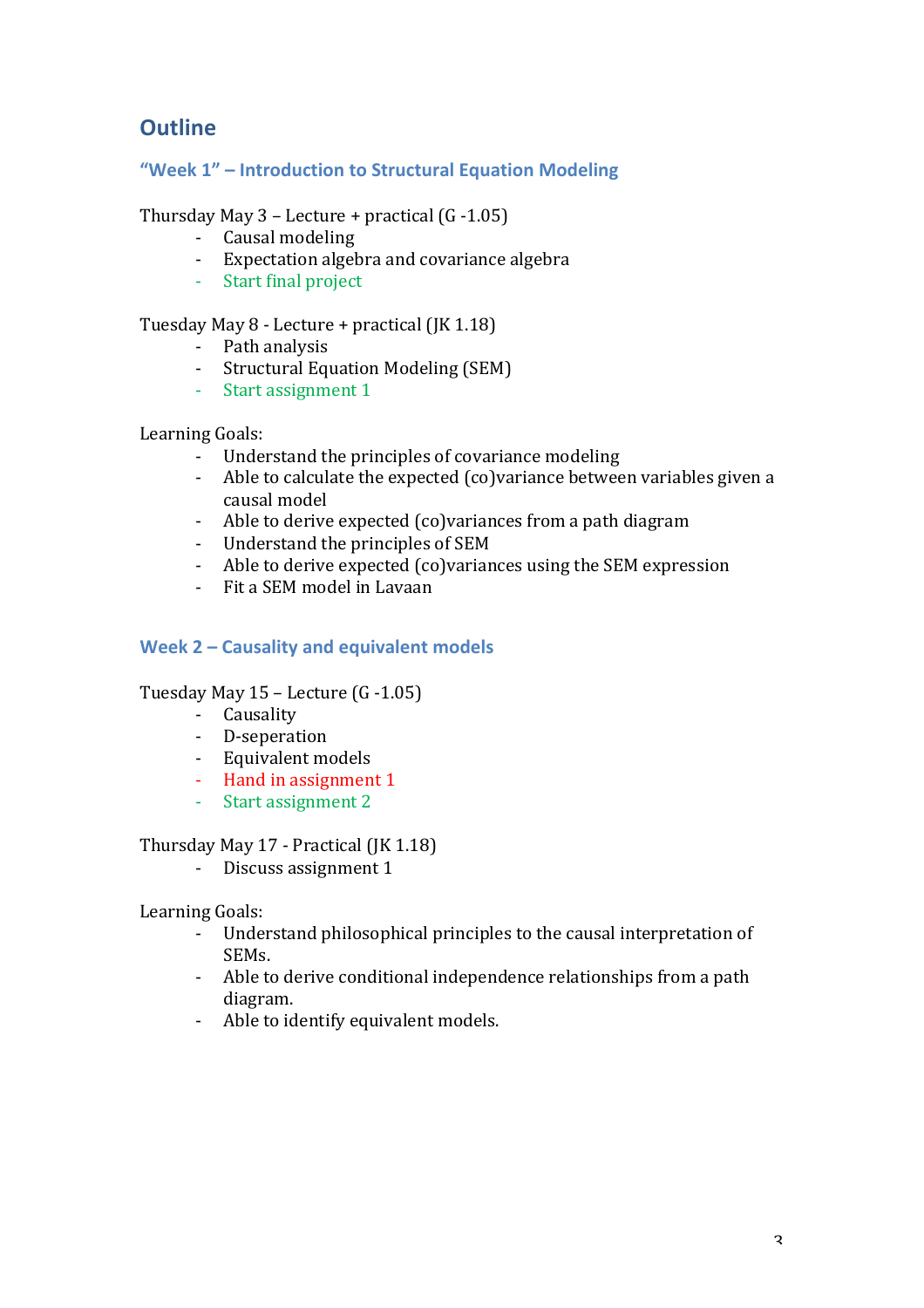### Week 3 – Latent variable models and network models

#### Tuesday May 22 – Lecture  $(G - 1.05)$

- The network perspective and psychological complexity
- Network models
- Latent change-score models
- Dynamical factor models
- Latent growth models
- Hand in assignment 2
- Start assignment 3

#### Thursday May 24 - Practical (JK 1.18)

- Free time to work on final project (I won't be there)

Learning Goals:

- Understand how the network perspective contrasts with latent variable modeling
- Familiar with generalized network psychometrics
- Able to estimate latent change-score models, dynamical factor models, and latent growth models from longitudinal data.

#### **Week 4 - Wrap-up and presentations**

#### Tuesday May 29 – Practical (G -1.05)

- Hand in assignment 3
- Discuss assignments 2 and 3
- Recap
- In case there are many groups: presentations

Tuesday May 31 - Presentations (JK 1.18)

- Final project presentations

#### **Friday June 1 (23:59:99): DEADLINE FINAL PROJECT REPORTS**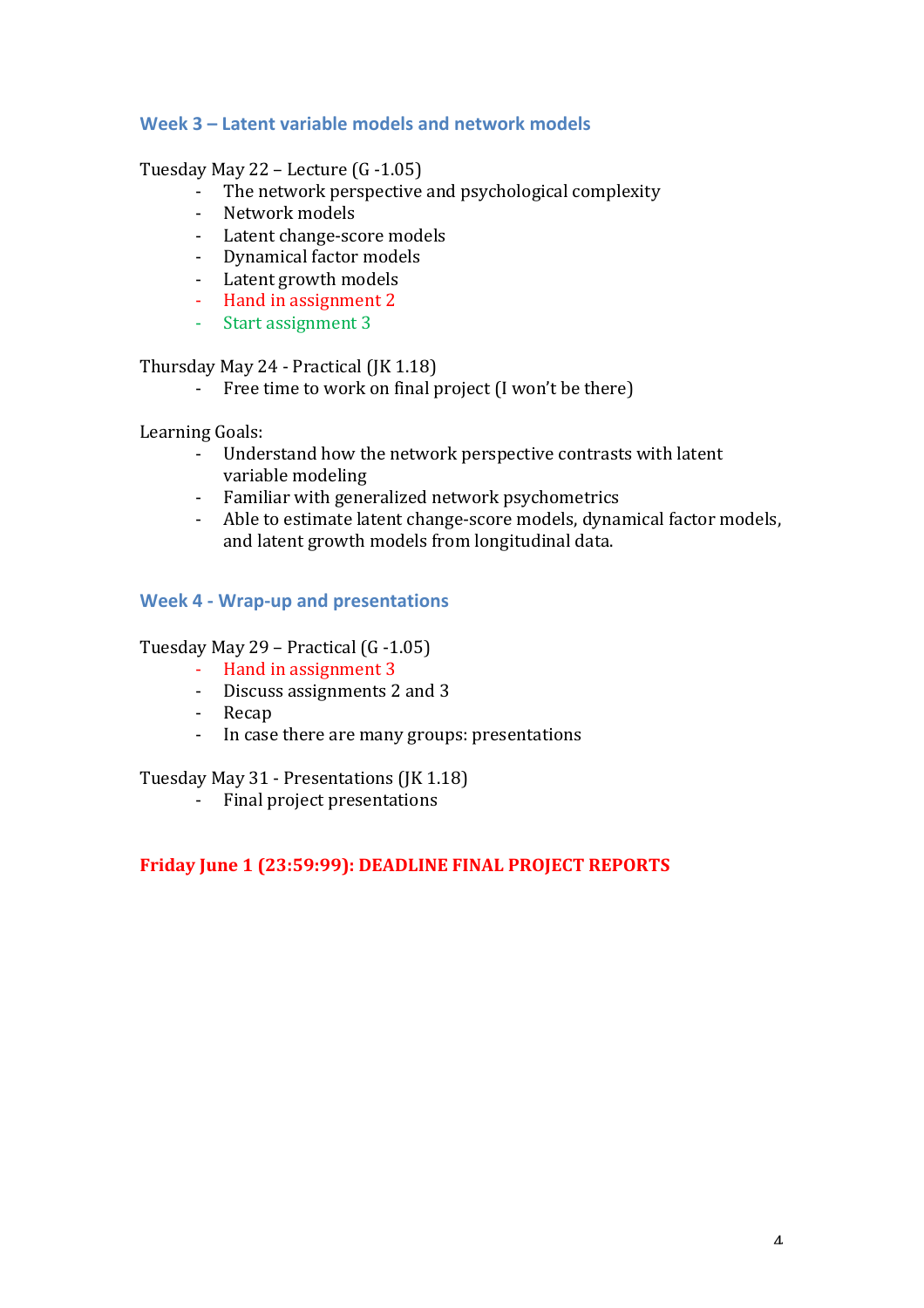# **Final Project**

 

You have three options for this assignment. The first option is done alone; the second can be done alone or in a pair and the third option should be done in pairs. Every topic can only be done by one group! Post on blackboard to claim your topic!

1) If you have your own data, do an SEM analysis. Only choose this option if your data are really best analyzed via SEM, you plan to publish this analysis or some version of it on future data, and your analysis is otherwise "real" and not contrived. Consider all issues discussed in SEM1 and SEM2: nonnormality, missing data, fit, model modification, difference tests, equivalent models, exploring different measurement models for a scale, etc. Apply as many learned concepts as possible. Report on the results via a short-written report (about 4 double spaced pages in APA style, concisely written). This is your chance to apply everything you learned and get real feedback. This option may or may not include a 5-10 minute presentation to the class, depending on how many people choose it and time constraints.

2) Write a clear manual for using semPlot or for performing SEM analyses in Jasp, Onyx or Lavaan. Your manual will be shared online in this case. You can choose to also present your work, but this is not mandatory. There is no limit on how large your manual is, but should at least cover the fitting or drawing of multiple SEM models.

3) Research an area or a topic of SEM in more detail. Pick any issue that interests you. Your task is to find several articles that address this issue and to summarize them intelligently (some examples follow). Your reference list should have no fewer than 5 articles (books can be added but cannot be substituted for articles). You will report on the results of your research via 1) a presentation to the class (10 minutes including questions), and 2) a 2-page summary report of findings (not counting references). Think of your goal as to teach yourself something that we didn't have time to learn in class, and then to teach it to the class. This option must be done in pairs<sup>1</sup>.

 $1$  A very important note on plagiarism: When working in pairs, it sometimes happens that one partner copies some text from an article, then the other partner puts that text into the paper thinking that the first person wrote it, and they end up with a partially plagiarized paper. DO NOT LET THIS HAPPEN TO YOU. Plagiarism is a very big deal, and any cases will be caught and sent to the examination committee. It's best not to copy whole sentences from papers to begin with (take notes in your own words!), but if you do, be smart enough to put them in quotation marks and mark them with the source so you don't confuse yourself or your partner later. Both partners will be punished when plagiarism is detected.